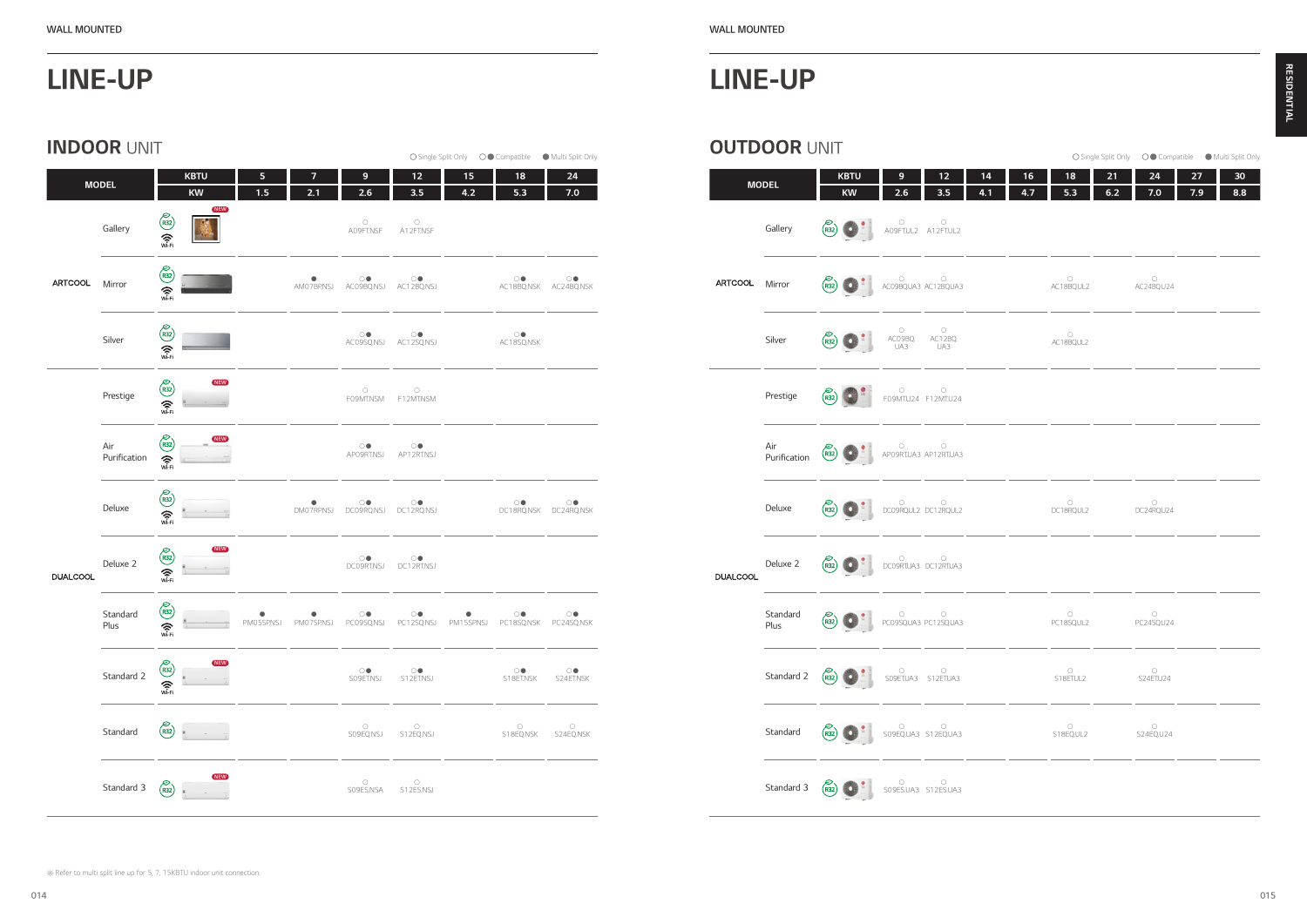ARTCOOL I Prestige I DUALCOOL with Air Purification I Deluxe I Standard Plus I Standard



# WALL MOUNTED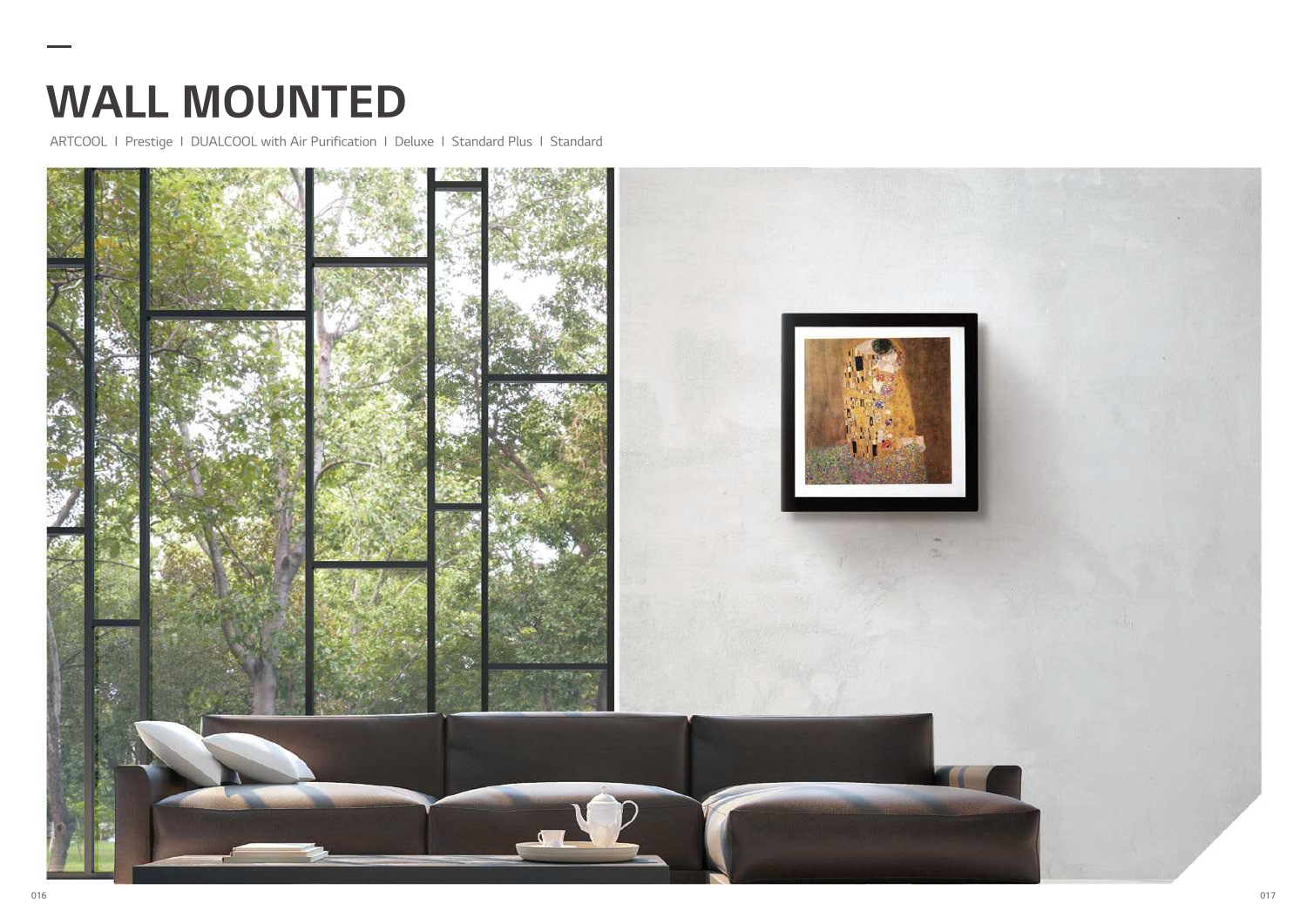

## **ARTCOOL** Gallery **DUAL Inverter**



The design of LG air conditioners is fashionably elegant in such a way that it reigns supreme compared to others. Customise your space.

 $\overline{10}$ **ARTCOOL** Silver **DUAL Inverter**  $\sqrt{2}$ al G **ARTCOOL** Mirror **DUAL Inverter** In addition to modern lines and classic style, LG ARTCOOL offers the most outstanding air conditioning solution in a complete and attractive package.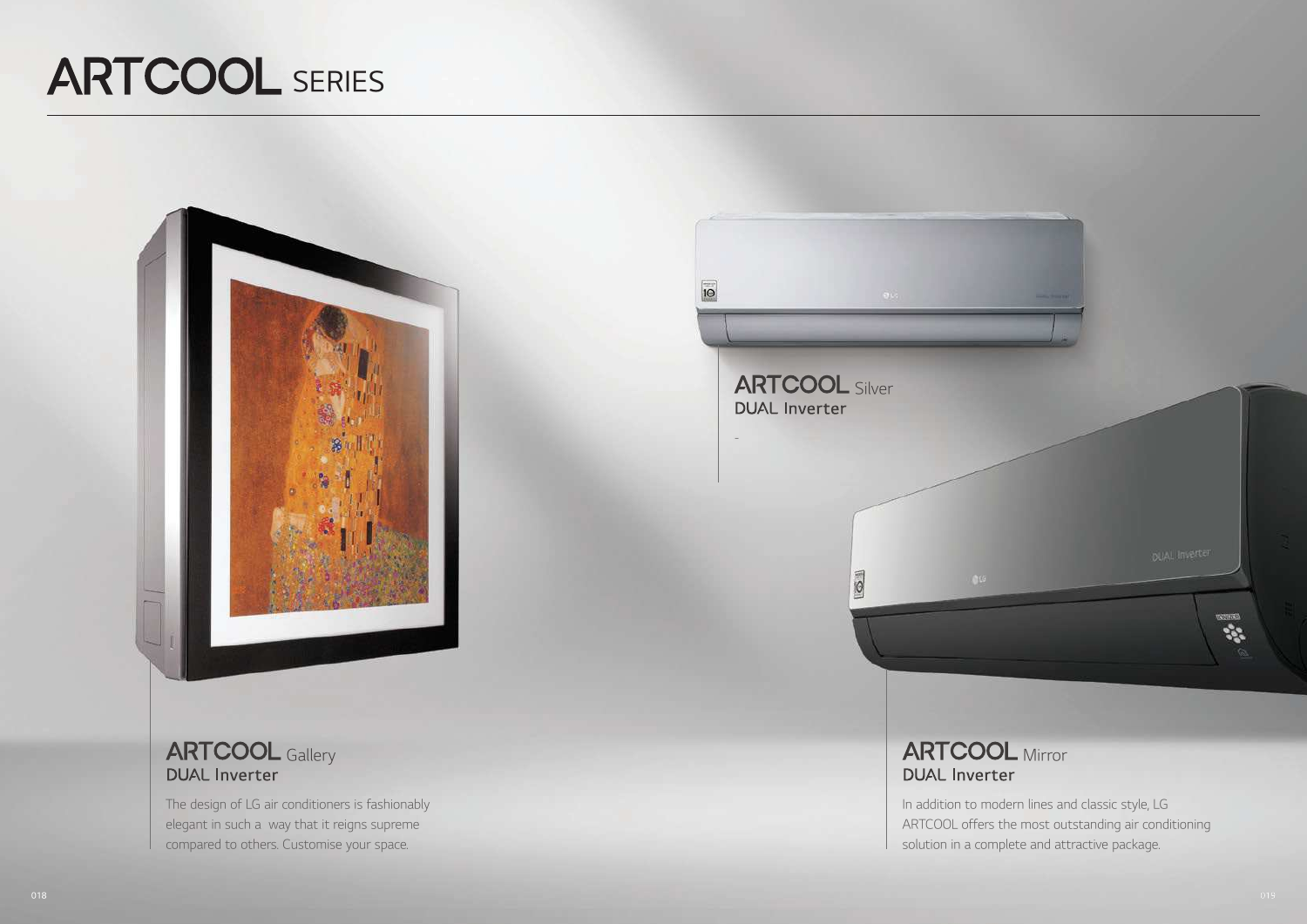LG Prestige offers one of the most comprehensive air conditioning solutions by providing supreme energy efficiency and a tranquil environment.

**BUT** 

# **DELUXE**

LG Deluxe's minimalist design combines with advanced technology to go above and beyond the essential elements of an air conditioner.

 $0.5$ 



**DOLLARS** 

# **DELUXE STANDARD PLUS** STANDARD NUAL Inverter

# RESIDENTIAL SERIES ANNUAL SERIES EN EN ENTRE EN EL ENTRE EN EL ENTRE EN EL ENTRE EN EL ENTRE EN EL ENTRE EN EL<br>EN EL ENTRE EN EL ENTRE EN EL ENTRE EN EL ENTRE EN EL ENTRE EN EL ENTRE EN EL ENTRE EN EL ENTRE EN EL ENTRE EN

## PRESTIGE**DUAL Inverter**

 $\sqrt{6}$ 

## **DUALCOOL** WITH AIR PURIFICATION

The LG Standard Plus boasts compact size, powerful cooling performance and convenient, sleek design.

LG Standard features all the sophistication of a modern residential air conditioner integrated with LG's advanced technology.

Enjoy a comfortable home throughout all four seasons with cooling, heating and air purification.

 $\overline{10}$ 



 $\overline{10}$ 

![](_page_3_Picture_13.jpeg)